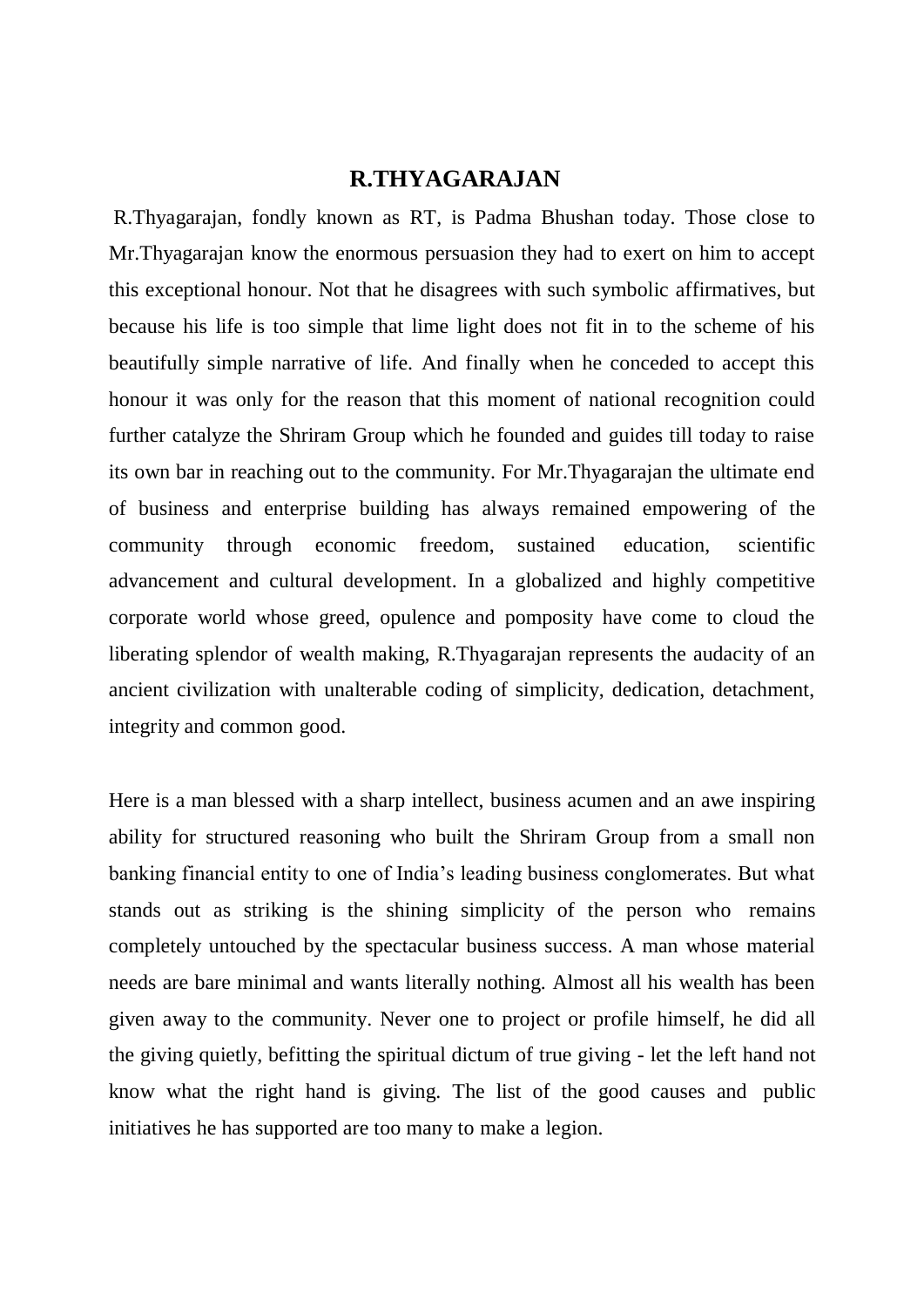Endowed with sterling human qualities, Thyagarajan is always a man of edifying composure. Never one to get carried away by subjective human emotions, his inner self is simply wired to be a living template of calmness, dignity, grace and fairness. He has consistently maintained a high degree of fairness and righteous magnanimity in dealing with people. His understanding of human nature is so fine and profound that people who go to him come back unburdened, reconciled and in peace.

In any country, innovators and entrepreneurs with idealism and aspirations play a critical role in shaping the future of not only the industry but the society at large. To that extent, the greatest contribution of RT to nation building is his generous and committed support as well as trusting mentorship to venturing entrepreneurs with ideas. He is one corporate leader who gives to the budding entrepreneurs freedom to fail as well. Without this fundamental commitment of trust in entrepreneurship, Shriram Group wouldn't be what it is today.

With Padma Bhushan, RT joins the exceptional league of extraordinary citizens. But the truth is he would remain the same as ever, utterly unaffected by this rare honour. However it is our responsibility to institutionalize the life of this amazing personality as an enduring source of inspiration for generations to come.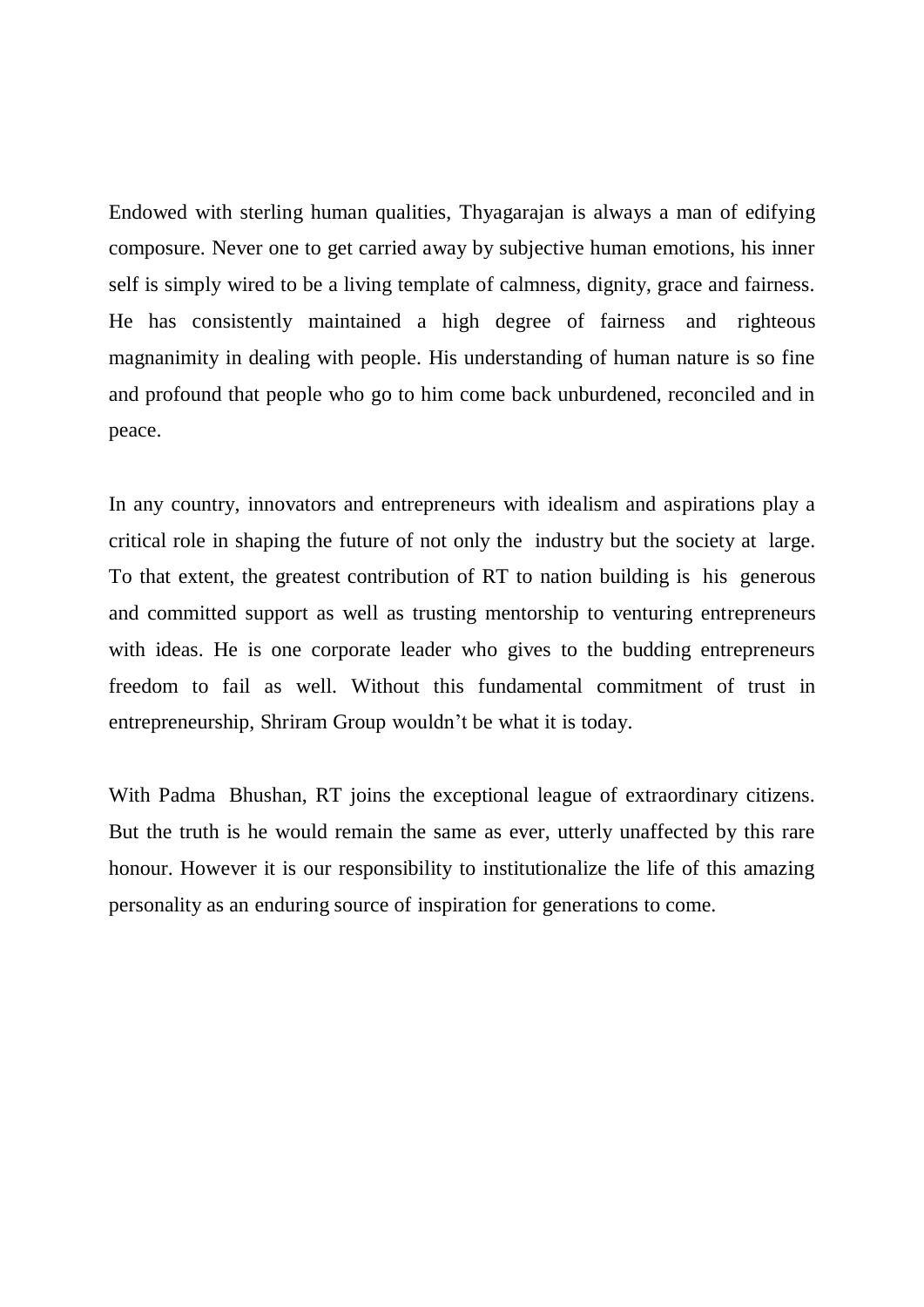### **Champion of Inclusive Growth - Mr R Thyagarajan**

#### **About Shriram Group**

Mr R Thyagarajan is founder of the **Rs 60,000 crore Shriram Group**, headquartered in Chennai. Founded in 1974 to cater to the needs of the **under banked segment**, the group has today grown to become India's premier financial services network chain. Over the last ten years, Shriram Group has grown at an enviable rate, with **a CAGR of over 40%.** The group has over **2400 branches**, more than **45,000 employees**, Net profit in excess of **Rs 15 billion** and a **strong customer base of 9.5 million**. The group plans to expand its businesses into non- financial services in the near future.

### **About Mr. R Thyagarajan**

Mr R Thyagarajan (Popularly known as RT) holds a Masters in Mathematics and a Masters in Mathematical Statistics (I.S.I).He is an associate at Chartered Insurance Institute (A.C.I, London), and is a visiting faculty at the Asian Institute of Insurance, Philippines.

Prior to the humble beginnings of Shriram Chits, Mr R Thyagarajan worked with New India Assurance, from where he was strongly influenced by the then director, Mr BK Shah. A lot of the values and philosophies which RT has bought to the Shriram Group are taken from what he learnt during his stint with New India Assurance and his own personal commitment to the cause of the underserved.

#### **Philosophies of Mr R Thyagarajan**

The Shriram Group is driven by, and is well known for its philosophies which have been imparted by RT. These philosophies and values have been methodically instilled and institutionalized into the Shriram group over the last 3 decades.

### **1. Serving the Underserved thereby creating wealth in the community**

Mr R Thyagarajan has exceptional commitment in serving the underserved category of customers (referred to as '**aam admi'**), as this segment of customers are usually **neglected by the organised financial sector.** These segments of customers have become the target market for all Shriram Group companies in the financial services space.

RT's philosophy is that the group should only run enterprises which **add value to the community**. Mr Thyagarajan once said "Unless we have a useful role for the community and customer, we will not enter the business. The businesses we enter must meet the needs of the underserved sections of the economy". For example, he felt that commercial vehicle buyers should have been given a fair chance of survival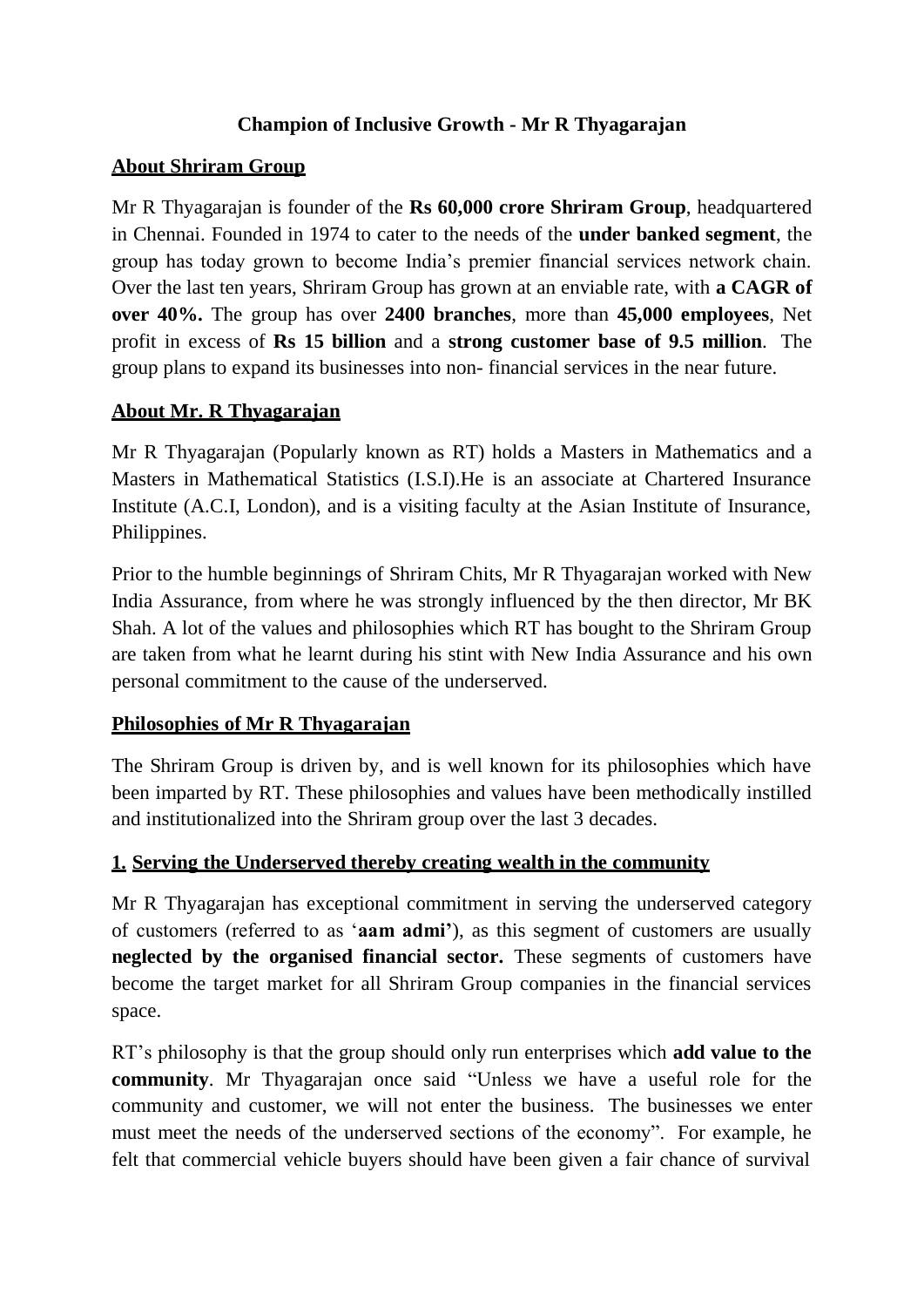and not be burdened with high interest rates. He understood that they would be able to repay loans and it was just a matter of time. Hence he realised that because these segment of customer were neglected by other financial institutions, someone had to extend credit to them at reasonable rates. This is how Shriram Transport came into business, with focus on the owner operators (be it new or used vehicles). This segment has always been perceived as a high risk segment to cater too. Today, Shriram Transport has grown to an **AUM in excess of Rs 40,000 crores, a PAT in excess of Rs 1,200 crores, Market Capitalisation in excess of Rs 13,000 crores, and a customer base of 8, 00,000.**

In similar vain, one of the other NBFCs of Shriram (Shriram City Union Finance) has over the last 10 years focused on SME's (small medium enterprises- an **underserved segment**), and has today grown to become a company with **AUM in excess of Rs 13,000 crores, PAT in excess of Rs 350 crores, and a customer base of more than 3.7 million,** re-enforcing RT's philosophy of **'serving the underserved'.**

Most of Shriram branch employees work in branches from the town which they belong. This allows the employee to contribute back to the economy of the town to which they belong, and create higher standards of living. In addition to this, as the employee is from the same background of the customer, they are able to understand the customer well and build long lasting relations. This is a prime reason due to which most employees are recruited in nearby branches to where they live. **Customer centric Community led approach** was fostered as a core philosophy of the group.

## **2. People First**

The Shriram's group philosophy of putting 'People first' is an integral part of the organisation and is so well embedded in its cultural ethos that employee **attrition rates are under 10%** and all the Chief Executives and senior management are home grown talent having been in the group for 20 plus years. RT, along with the leaders he nurtured painstakingly over the years, not only laid a **sound foundation but also built an edifice of a business model that is driven by one single philosophy - Creating a positive difference to the lives and businesses of the Group's customers**. Today, the group has churned out leaders consistently from its own erstwhile branch managers and field staff. Rather than identifying businesses to be in, Mr Thyagarajan has instead focused on creating management teams that can build businesses- a very unique approach.

Mr Thyagarajan has always given his employees utmost importance and made sure this has transformed to a value for the group and all its leaders. He has formed a beneficiary trust in the group so that all management leaders of the group are beneficiaries of the wealth created by the group. His philosophy is **that if there is any**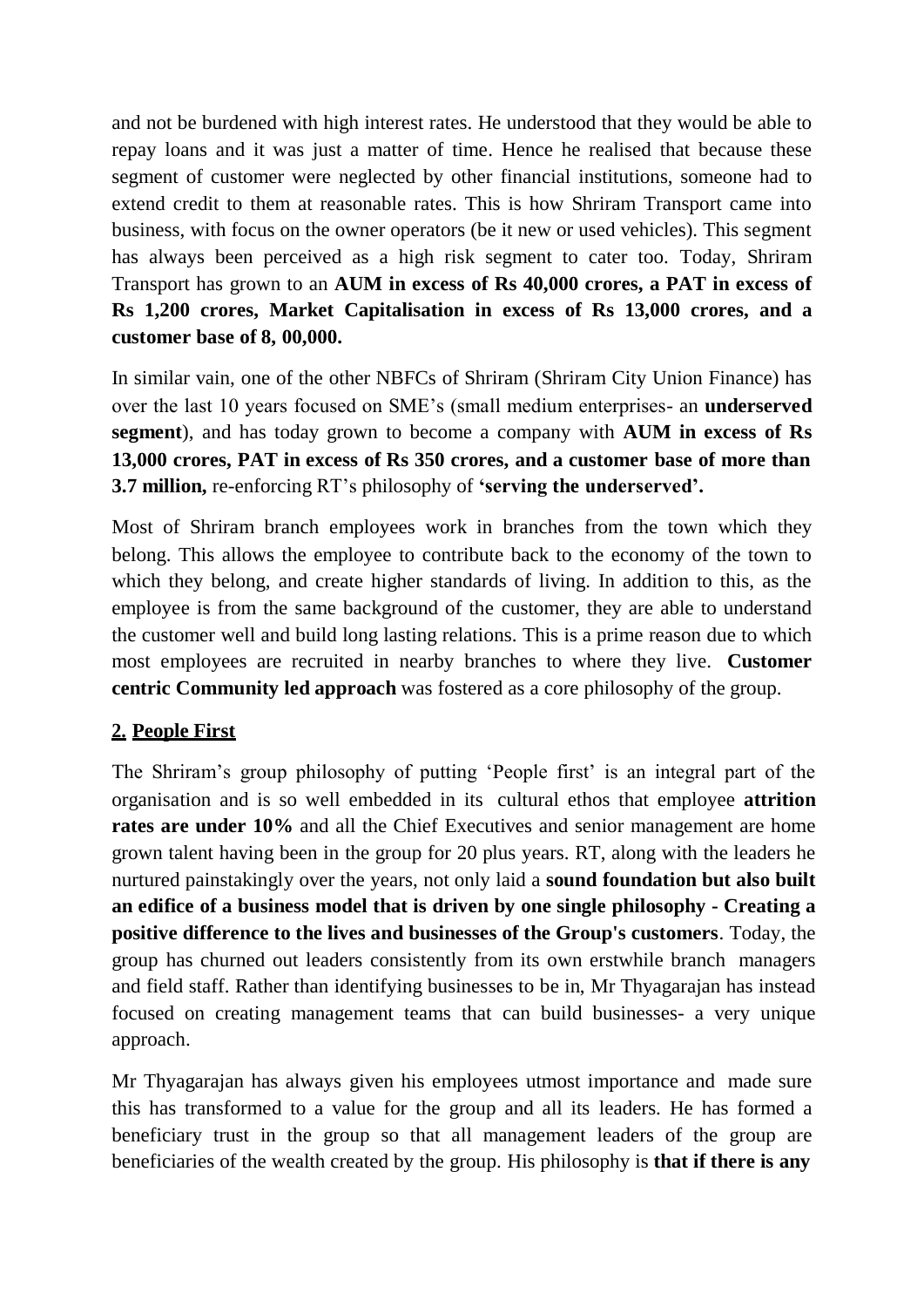**value created in the group, it should belong to the entire company and the employees who have helped in creating this wealth.** This is unique in the corporate world in India given the large number of family owned businesses.

# **3. Empowerment**

Empowerment and freedom of operation have been deployed effectively across the Group, resulting in an environment that is conducive to nurturing talent and allowing the exceptional performance to blossom. This philosophy of the group has, over the years, created a win-win situation for the group and its employees and continues to add unique value to the Group.

Mr Thyagarajan has always encouraged those who have **an entrepreneurial spirit as he has always supported those who believe in starting a new business**. This has allowed the managers to create a business by being fully empowered, with the commitment of the group.

## **4. Investor Relations**

Transparency levels are high in the group which has over the years increased investor comfort and trust. Mr R Thyagarajan has always ensured that the group focuses not only on providing a onetime transaction with its partners  $\&$  investors, but on building a relation with them in the long run.

The group's has high levels of transparency, unique values and philosophies and gives importance to investor relations while offering high returns. RT has managed to **attract 90 year old South African Insurance giant, Sanlam Group,** to partner with both the Life and General insurance businesses of the group. Both these companies have managed to make profits in the last few years, unlike other insurance players in the country. RT has often stated "Our Company is not based on transactions, but on relations with our financial and strategic partners". The group has **more than 20 Private Equity investors** who all have significant shares in group companies.

## **5. Frugal Management**

Mr Thyagarajan is a **role model to many**. He leads by exception in a relatively simple life, and has transformed this to a philosophy of the group. Shriram Group doesn't pay fancy salaries to its employees, does not spend extravagantly, and tries to always **optimize costs**. RT believes that empowerment and freedom and not huge salaries retain people within the group.

This philosophy has been inculcated by the employees of the group so well, that they have used the same philosophy to build simple offices and branches, as opposed to spending extravagantly on the looks of offices and branches.